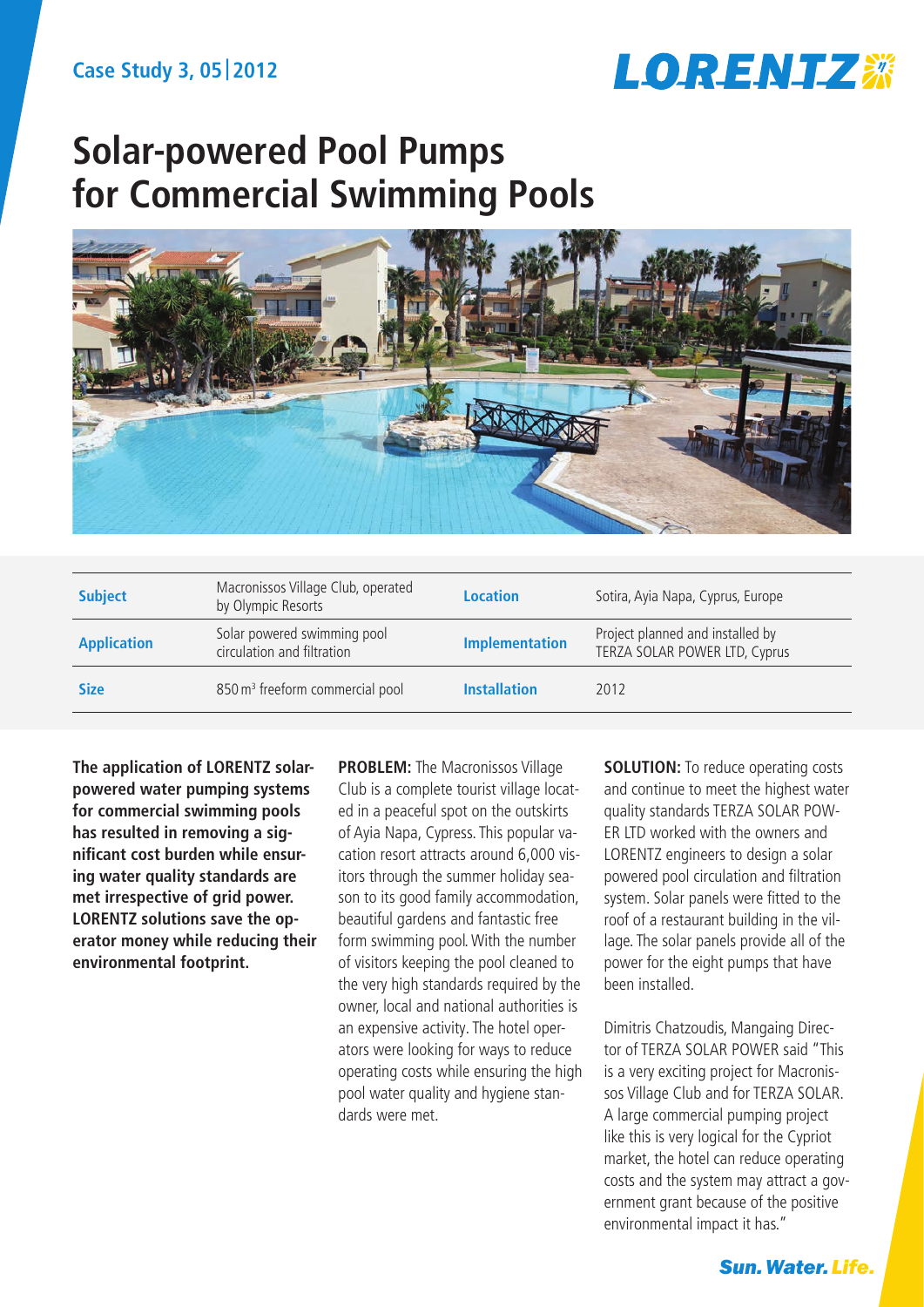#### **Technical Overview**

The project was planned in conjunction with LORENTZ engineers. The requirement to circulate the whole water volume 3.5 to 4 times per day resulted in a pumping requirement of  $3,375 \,\mathrm{m}^3$  per day being required.

Using a computer model eight PS1800CS-37-1 pumps were specified to meet the pumping need. To power the system across the holiday season (May to September) a solar generator of 22 kWp was specified and installed.

Each pump is powered from a bank of 8 solar panels which gives the system a high degree of failure resilience.v

The roof top solar panels were installed by N. G. Chimonas Ltd, all other work was completed by TER-ZA SOLAR POWER LTD.

![](_page_1_Figure_5.jpeg)

#### **Benefits of the LORENTZ technology**

The LORENTZ pumps use DC brushless motors which are very reliable and provide efficiencies of over 90%. The high efficiency means less solar modules are required and the high reliability mean the long term cost of ownership is low.

LORENTZ PS Swimming Pool Pumps are high quality products designed for use in residential and commercial swimming pools and spas. In most pool applications all of the filtration needs can be met directly from the solar panels meaning no electricity costs and benefits to the environment.

- Much longer life expectancy than standard AC motors
- Quiet and efficient
- Proven in service record
- Speed controllable to match the pool size exactly
- Fast and simple installation, direct replacement for existing pool pump
- ECDRIVE DC brushless motors, designed for solar with over 90% efficiency
- High quality non corrodible materials used throughout
- Solar direct connect with AC connection options
- MPPT technology to maximise power use from PV modules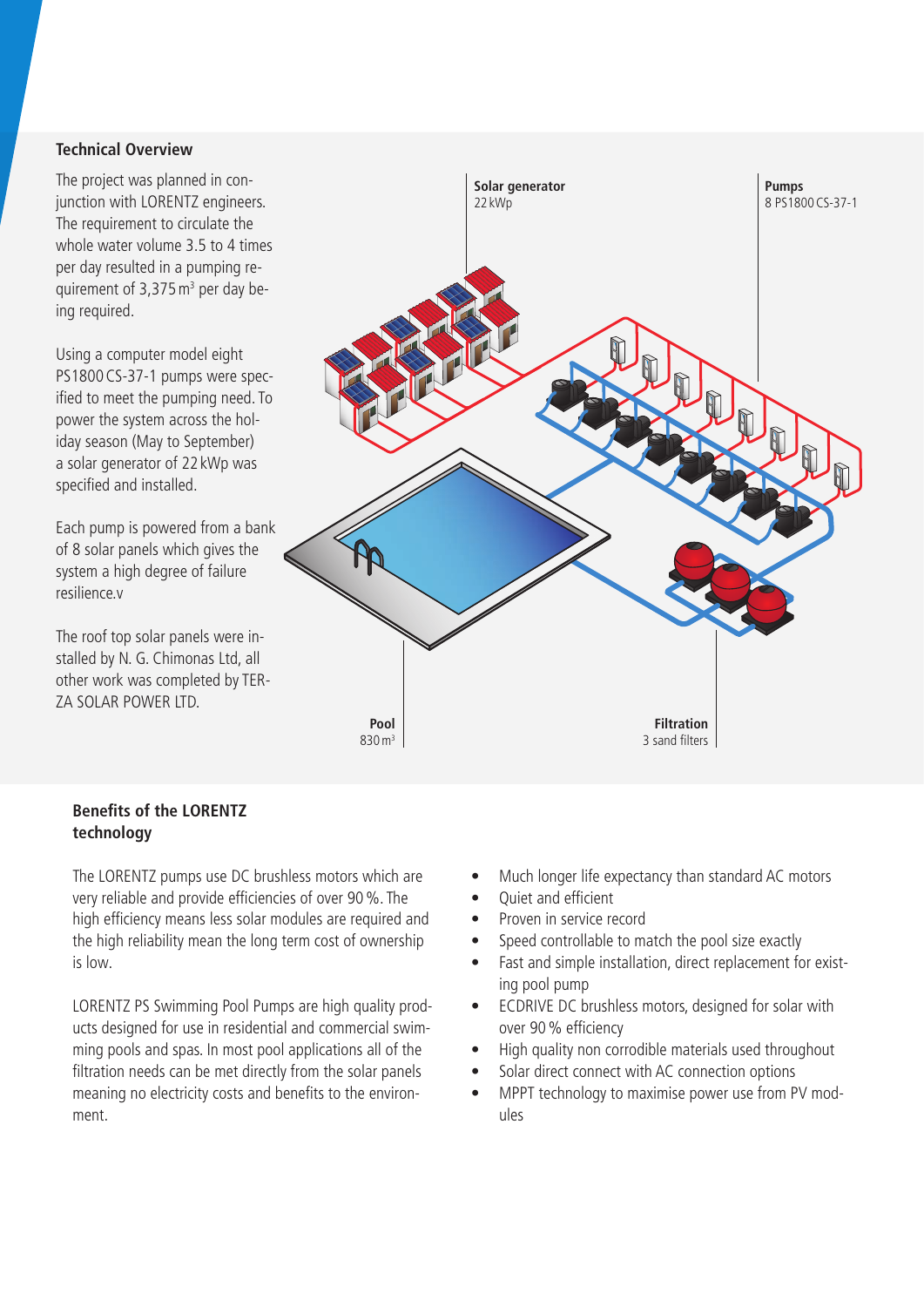![](_page_2_Picture_0.jpeg)

![](_page_2_Picture_1.jpeg)

![](_page_2_Picture_2.jpeg)

![](_page_2_Picture_3.jpeg)

![](_page_2_Picture_4.jpeg)

## **Key Facts**

|                           | <b>Before</b>                                   | After                                                      |
|---------------------------|-------------------------------------------------|------------------------------------------------------------|
| <b>Pumps</b>              | $4\times$ 5.6 kW mains powered pumps            | 8× LORENTZ PS1800 direct solar<br>DC brushless motor pumps |
| <b>Electricity supply</b> | Approximately 350 kWh of<br>electricity per day | Direct solar power                                         |
| <b>Electricity costs</b>  | EUR 60.00 per day                               | None                                                       |
| CO <sub>2</sub> emissions | 260 kg per day                                  | None                                                       |